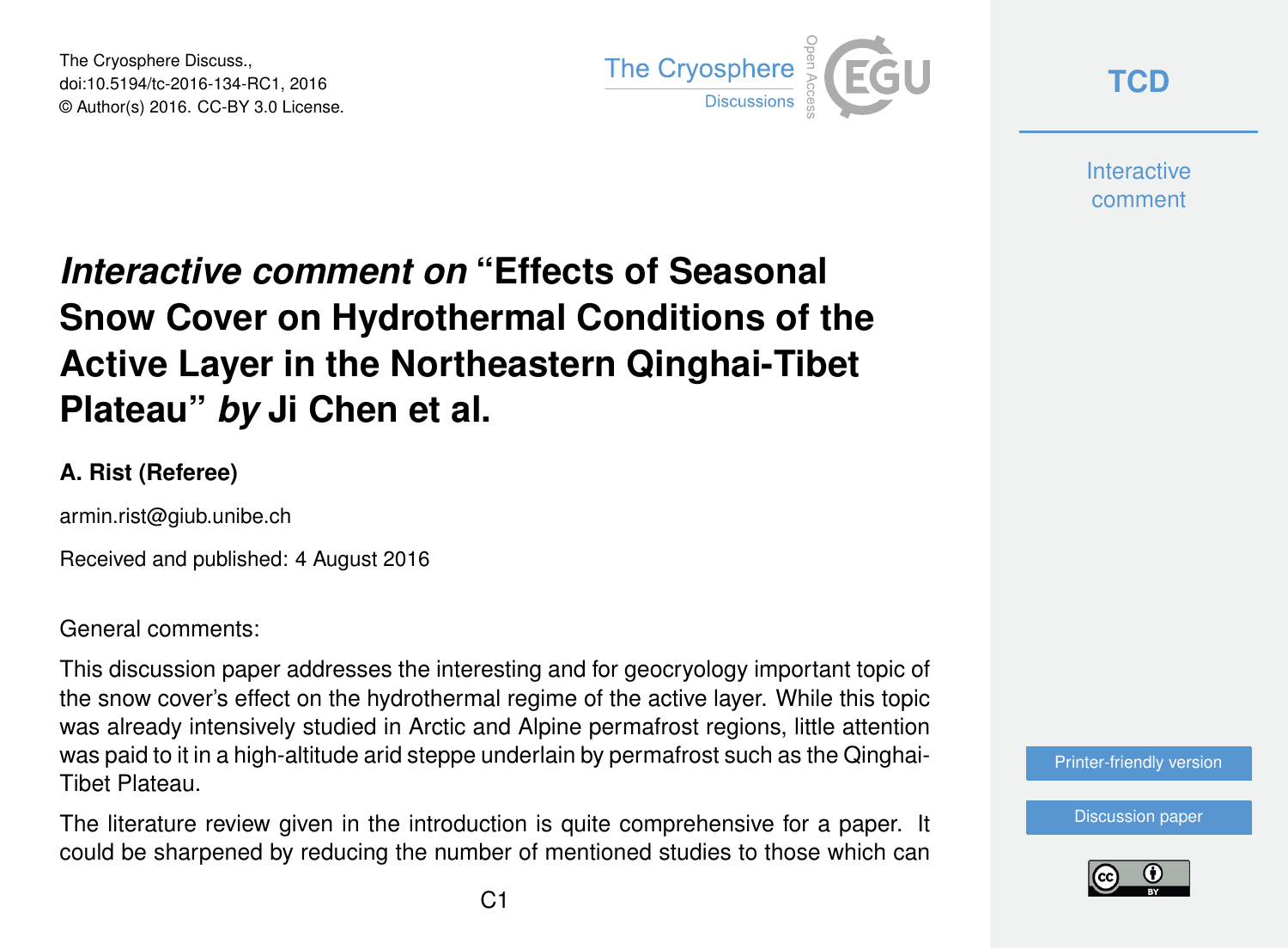be clearly and closely related to the present study.

The objectives or research questions of the study should be expressed more clearly. The applied methods are suitable to achieve the objectives (as indirectly derived from the introduction). One problem is that not all parameters were measured for the same period of time which makes comparisons and correlations difficult. It is in the nature of field research that improvement opportunities for methods only shape out during the measurements and that the analysis of the gained data can require to measure additional parameters or to apply further methods. However, to make the paper better understandable I suggest to give an overview in a figure or table when which parameter was measured.

The results are overall structured and presented logically. Some information given in the results would fit better under the methods (see specific comments). Single argumentations in the results and discussion are partly not easy to follow for the reader and could thus be presented more consecutive and structured. The discussion is structured by questions used as headings. This is an elegant way to show concisely what the reader can expect from this chapter. One subchapter is dedicated to the thermal and hydrological effects of the snow cover on the active layer, respectively. However, to discuss the interrelations between the thermal and hydrological effects would be interesting and complete the discussion. The extension of the discussion by these interrelations could be compensated by restricting the contents to those which are clearly and closely related to the topic of this paper.

The conclusions comprise the study's findings concerning the snow regime, its effects on the thermal and hydrological regime of the active layer, respectively. Also here a conclusion relating the heat and water balance being influenced by the snow cover would be desirable.

Concerning the English language I can neither assess nor give advice for improvements as I am not a native speaker as well. However, I recommend to ask a native

#### **[TCD](http://www.the-cryosphere-discuss.net/)**

**Interactive** comment

[Printer-friendly version](http://www.the-cryosphere-discuss.net/tc-2016-134/tc-2016-134-RC1-print.pdf)

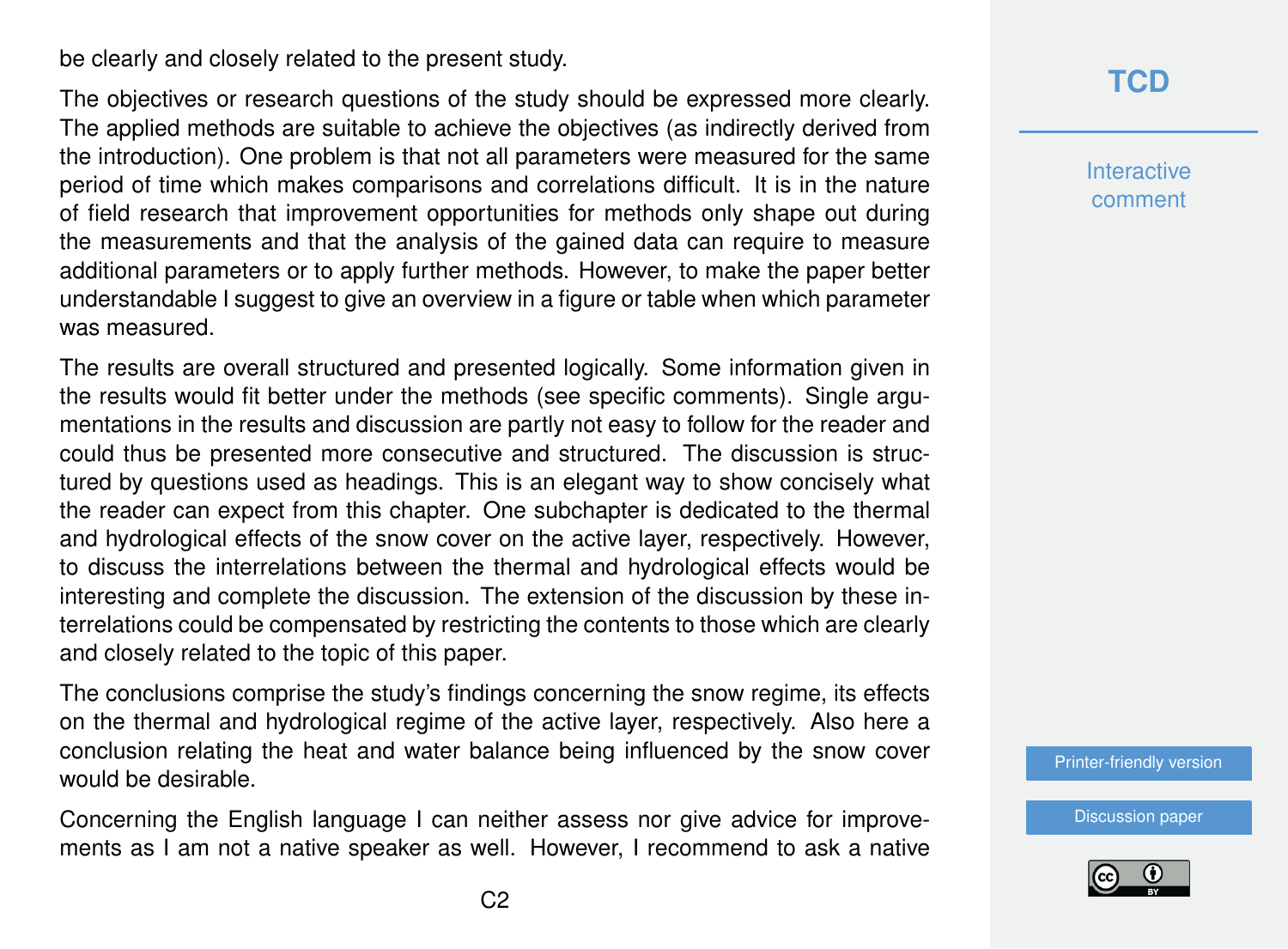speaker to smoothen the English.

Although I checked minor revisions my comments are quite numerous. However, they are not severe concerning the content. After the revision I strongly recommend to accept this paper for publication in the journal TC.

Specific comments:

Line 13: Make transition smoother from first to second sentence;

Line 17: An event cannot be thick  $\rightarrow$  find correct formulation:

Line 19: Not clear; could it be like this: cooling of the active layer will be increased if the snow is removed all year round and even more if it is removed in winter, spring and autumn, but left in summer;

Line 21: Don't understand; was the snow removed only some weeks in autumn and then left? Above you wrote that the snow was removed the whole year or at least whole seasons;

Lines 22, 87, ...: I suggest either soil moisture or soil water content, but not soil moisture content;

Line 24: You already mentioned the decrease of the soil water content in the last sentence of (2);

Line 25: Less compared to what?

Lines 26-28: First mention that you observed lower soil temperatures and higher soil water contents at the NSS than at the SRS; then come up with your interpretation; another reason is the higher albedo of snow; look for literature on this topic;

Lines 36-37: Do all these authors in brackets give statements to all topics you mentioned in the sentence before? If not, please put each citation directly after the corresponding topic to make clear which content originates from which author/s;

**[TCD](http://www.the-cryosphere-discuss.net/)**

**Interactive** comment

[Printer-friendly version](http://www.the-cryosphere-discuss.net/tc-2016-134/tc-2016-134-RC1-print.pdf)

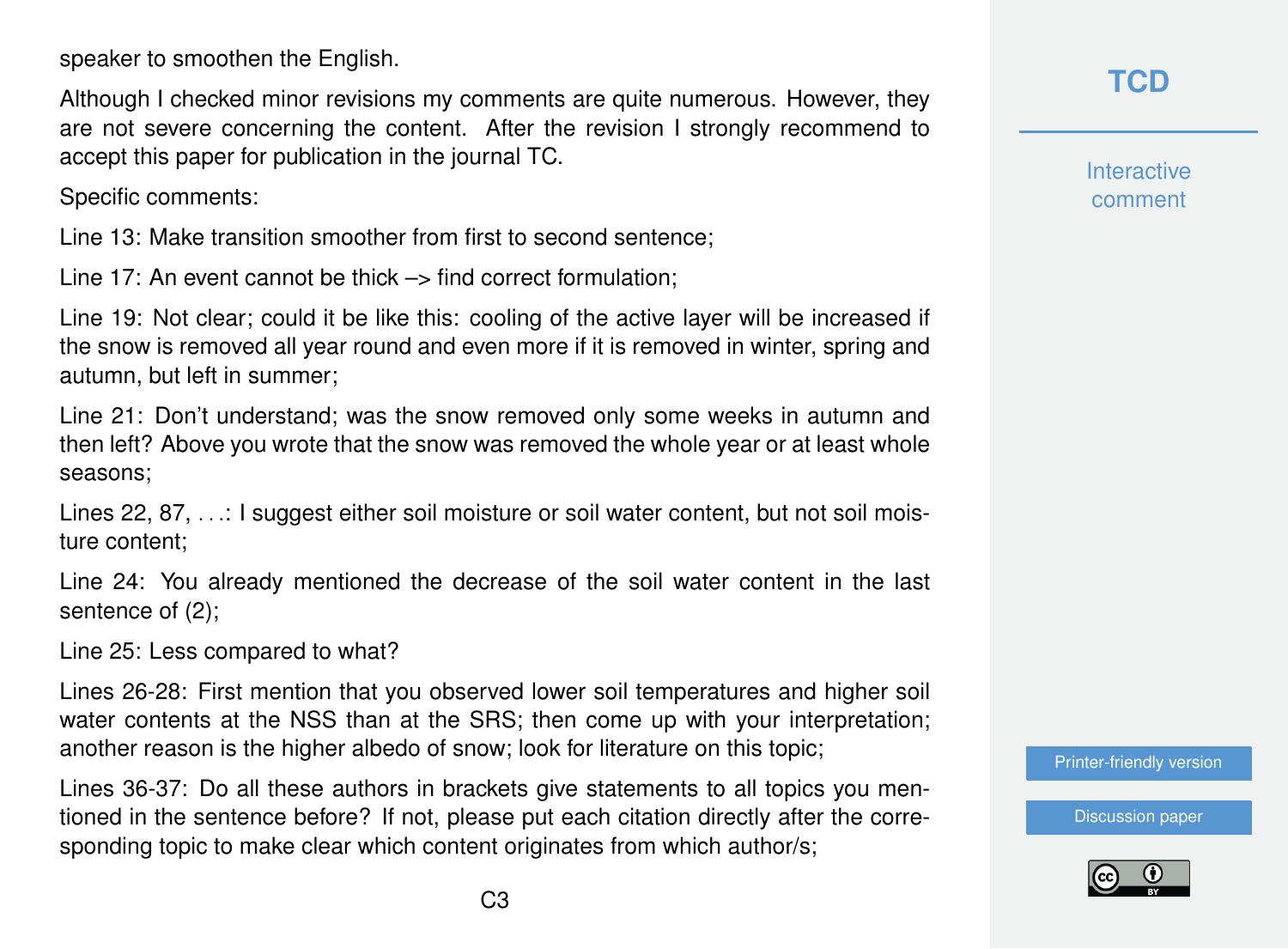Line 39: 'Alpine' is an adjective, but can not be used in addition as a noun as 'Arctic' or 'Antarctic'; furthermore, 'Alpine' is usually related to the European Alps, while 'alpine' identifies an altitudinal belt in mountains;

Line 39: Do all these authors in brackets give statements to all topics you mentioned in the sentence before? If not, please put each citation directly after the corresponding topic to make clear which content originates from which author/s;

Line 47: Only for fresh snow; for old snow the albedo can drop below 80%;

Lines 49-50: 'specific latent heat of fusion at the transition from ice to liquid water' rather than 'latent heat' as the released energy is related to a given mass; where did you get the value 335 kJ/kg from?; in all physics books I know it is 334 kJ/kg;

Line 50: Delays compared to what? To an imaginary lower value of the specific latent heat of fusion?

Lines 53, 54: Only 'snow' instead of 'snow cover' because a cover has a thickness but here you refer to a material constant;

Line 55: Do you mean the European Alps? there are also other Alps like those e.g. in New Zealand;

Line 55: I suggest '... that the daily rate of the increase in the thermal conductivity coefficient of snow is ...': I quess this increase takes place during the melting period, but you have to tell the reader otherwise it is not clear.

Line 67: Name the country where these mountains are;

Line 69: Regarding 'temperature difference': as average over the whole winter season?

Line 72: Why 'Pole'? Do you mean ....'in the arctic and subarctic regions'?

Line 77: Well, there is also an insulation effect below the given values, which rather refer to a (nearly) complete thermal insulation of the ground from the atmosphere by **[TCD](http://www.the-cryosphere-discuss.net/)**

**Interactive** comment

[Printer-friendly version](http://www.the-cryosphere-discuss.net/tc-2016-134/tc-2016-134-RC1-print.pdf)

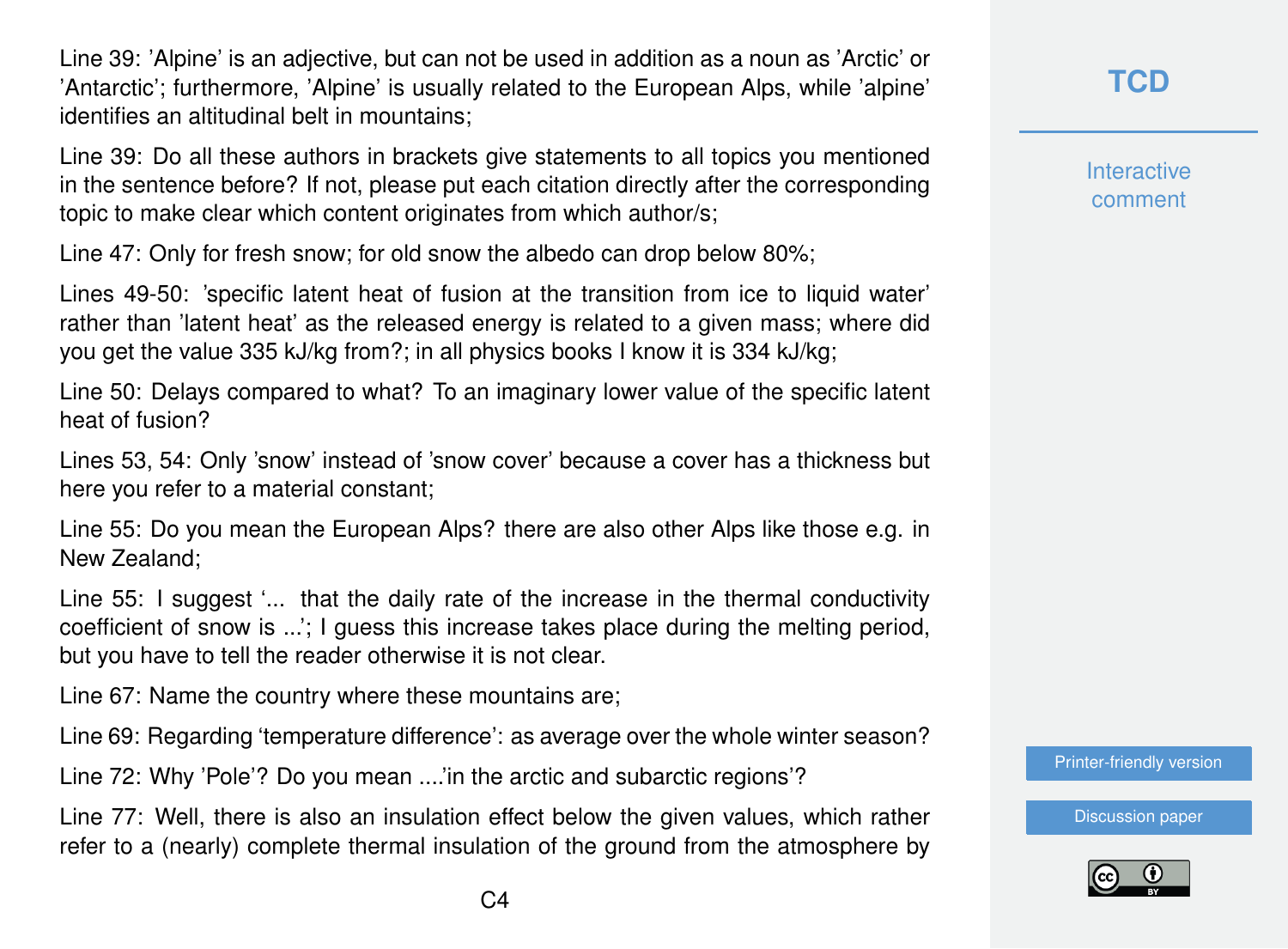the snow cover;

Line 85: More than what?

Line 89: 'the permafrost shell thickness of the surface layer' –> I don't understand what you mean by this; please highlight;

Lines 91-94: What is the main finding of this study related to your study?

Lines 95-96: You already explicated this statement in lines 43-59; avoid repetitions; you could start the sentence like: While previous studies investigated ..., in this study ...';

Line 98: Not 'mountain island permafrost' but 'patchy mountain permafrost';

Line 100: Please explain these findings more detailed; Lines 101-109: Clearly tell the objectives or research questions of your study somewhere after the literature review and the gaps of knowledge;

Line 105: Do you mean '... down to a depth of ...?';

Line 110: I suggest simply: '2. Methods';

Line 111: 'Description of' is dispensable, omit it;

Line 121: Label the figure parts using small letters (a, b, c), refer to them in the figure caption (below the figure) an give explanations only there;

Line 122 (Fig. 1a): Red points for cities are quite dominant compared to the landscape and especially the monitoring site; I recommend to make at least the monitoring site more visible (e.g. red frame);

Line 122 (Fig. 1a): The unit is usually given in [...]; would also do it like this here and throughout the manuscript (please check in all figures, tables and in the text where you give the unit after a numerical property);

Line 122 (Fig. 1a): I recommend to use the color gradient for the elevation inversely:

**Interactive** comment

[Printer-friendly version](http://www.the-cryosphere-discuss.net/tc-2016-134/tc-2016-134-RC1-print.pdf)

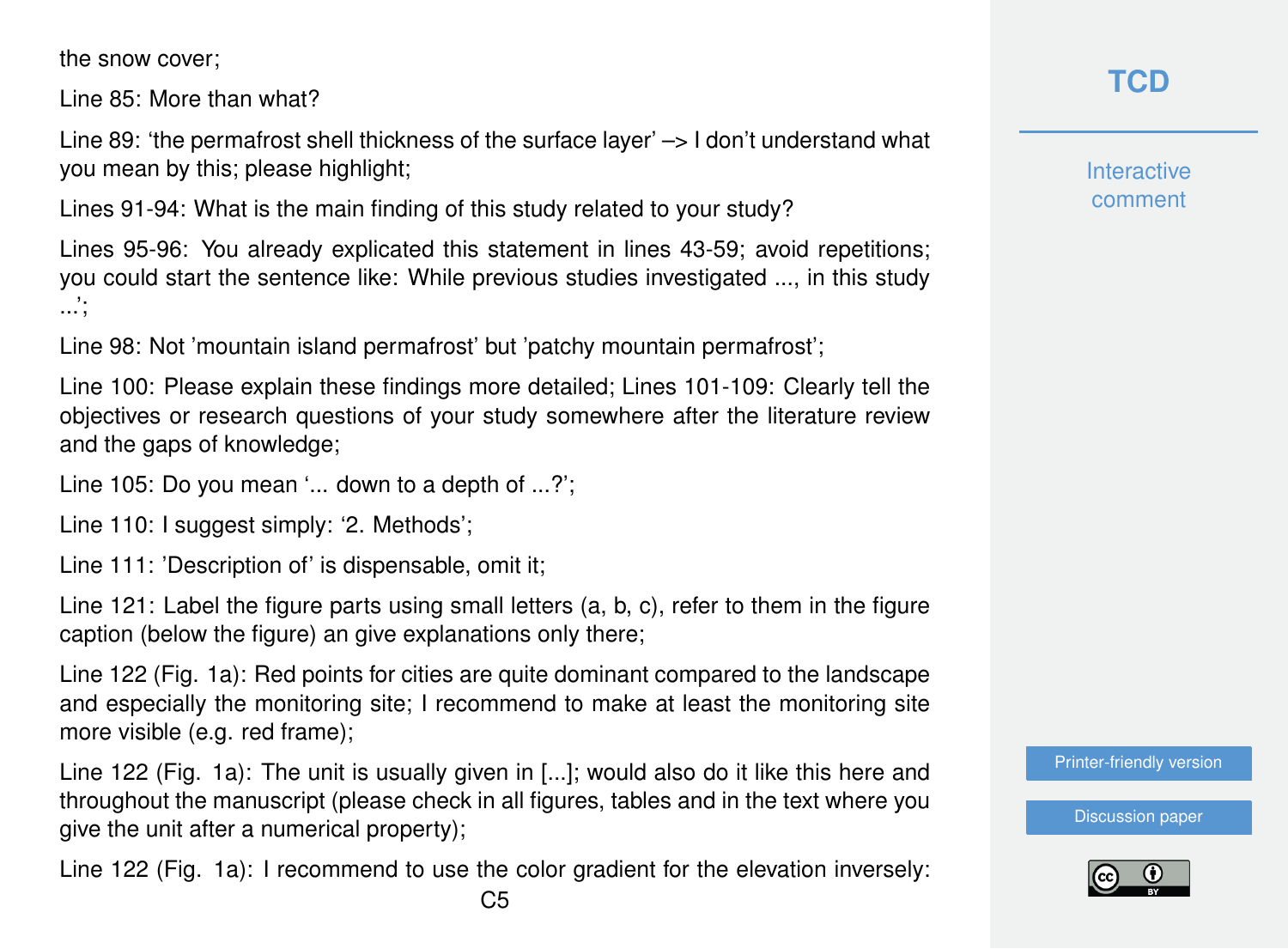green for lowest and brown for highest altitudes (more common and intuitive);

Line 122 (Fig. 1a): Add a scale bar;

Line 124 (Fig. 1b): Could you show the topographic map or an aerial photograph in the background to get a better impression of the soil surface coverage?

Line 124 (Fig. 1b, Legend): 'Monitoring site' is exactly the same expression as for the whole monitoring site you show in Fig. 1a - this is misleading; I suggest to use the word 'monitoring plot' for the areas you called NSS and SRS which then change to NSP and SRP;

Line 127: Give meaning of all abbreviations; figures and tables (in combination with their caption) have to be understandable by its own; check for abbreviations in figures and tables throughout the manuscript;

Lines 130-131: I suggest '..., the air temperature in the region ranged between minimum values of -32.6  $\degree$ C and maximum values of 22.9  $\degree$ C while the average annual value was ...';

Line 131: Why do you give a range for the average annual values but not for the minimum and maximum annual values?

Line 134: I suggest: 'mean annual gust speed (measured half-hourly)';

Line 134: What is the name of the river? Also show it in Fig. 1 a, b;

Lines 148 and 150 (Fig. 2a and 2b): 'Total depth' means what? Depth of the borehole, 6 m?

Lines 148 and 150 (Fig. 2a and 2b): Regarding 'Column 1:100' –> On my screen (at a view size of 100%) 1 m is equivalent to 6 mm, so the scale 1:100 might be correct in the original figure but it was changed when implanting in this document;

Lines 148 (Fig. 2a): Regarding second layer from top  $\rightarrow$  I can hardly believe that the

## **[TCD](http://www.the-cryosphere-discuss.net/)**

**Interactive** comment

[Printer-friendly version](http://www.the-cryosphere-discuss.net/tc-2016-134/tc-2016-134-RC1-print.pdf)

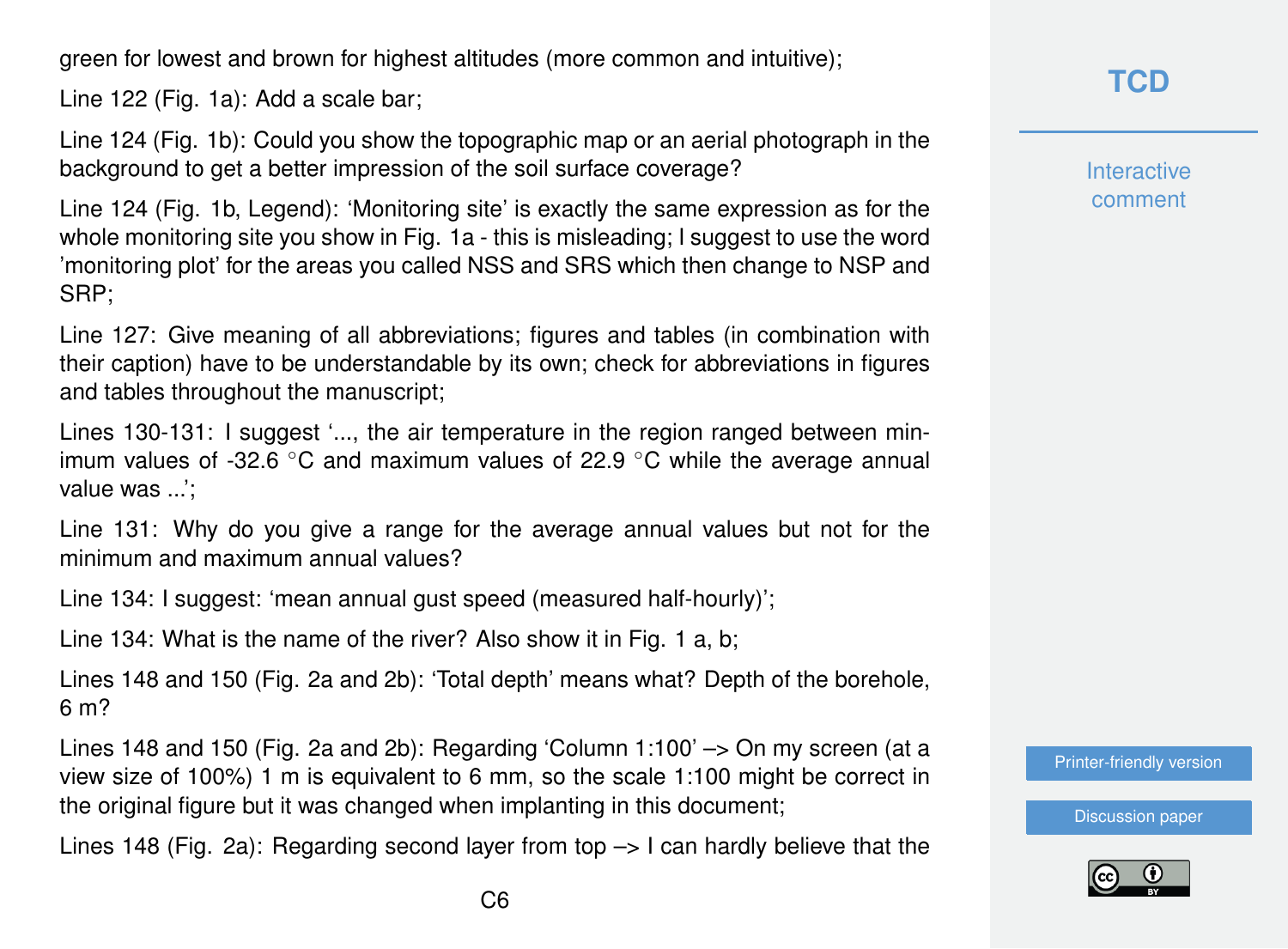soil can be saturated at a water content of 2.6 % (at 2.1 m depth) within this layer which you generally call water saturated (equivalent for third layer from top in Fig. 2b);

Line 153 ... You are describing the equipment here but the heading of 2.1 only refers to the monitoring site;

Line 157: Here you just refer to NSS and SRS. Explain your concept of investigating the effect of the snow cover by comparing one site with a natural snow cover with another one where you artificially removed the snow; this is essential for the understanding of the whole study; and describe it before you come to the measurement equipment;

Line 160: Ground temperature at which depth?

Line 160-161: Do you mean: maximum duration of the snow season?

Line 162: In line 153 you already mentioned a ground temperature equipment; how is it related to the probe you mention here?

Line 167: Why did you measure the soil thermal flux only at the NSS, but not at the SRS?

Line 170 (Table 1): Here you list the measurement parameters wind speed, rel. air humidity, air pressure, precipitation, albedo in the methods but you don't present them in the results or discussion; If you don't need them for your paper delete them in Tab. 1;

Line 170 (Table 1): As not all parameters were monitored for the same period of time it would be helpful to give the monitoring period for each parameter, either in this table or even more vivid in a figure;

Line 170 (Table 1): To me the following order of columns from left to right would be understandable more intuitively: Type of probe, Number of probes (NSS [as reference first], SRS), Measuring range, Measuring accuracy, Brand, Model;

Line 170 (Table 1): Please tell the measuring interval(s) of the different parameters;

**Interactive** comment

[Printer-friendly version](http://www.the-cryosphere-discuss.net/tc-2016-134/tc-2016-134-RC1-print.pdf)

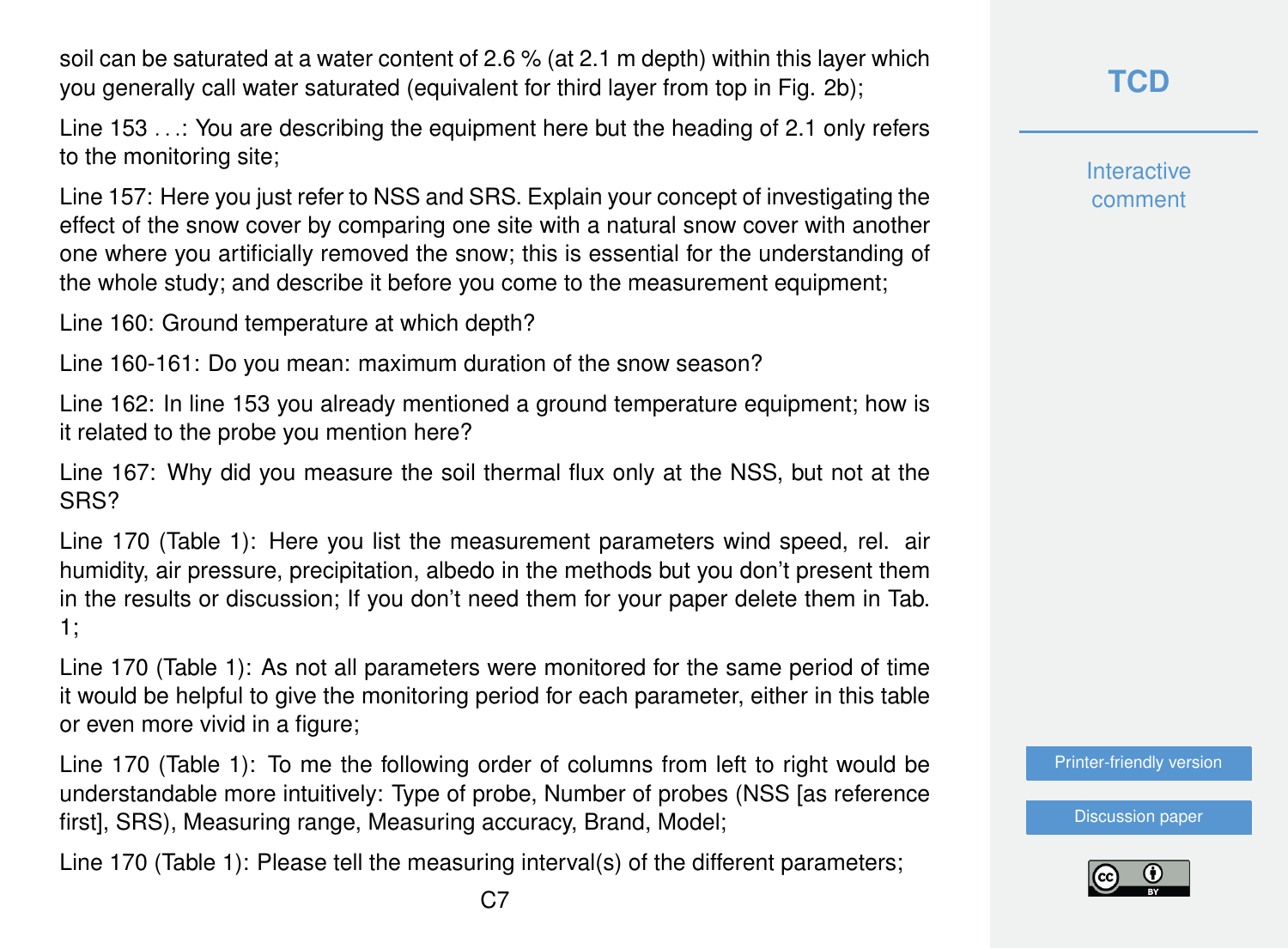Line 170 (Table 1): Why did you use different soil moisture and albedo probes at SRS and NSS? This makes it more difficult to compare the measured values;

Line 170 (Table 1): for the soil moisture probes you have to say if % refers to the gravimetric water content (as in Fig. 2) or the volumetric one;

Line 175: Not clear. Do you mean you used the measured air temperature to correct the signal of the ultrasonic sensor measuring snow depth?

Line 180: All means all, so you don't need to list some probes;

Line 182: Specify the logger by the brand, at least;

Line 186: But I can see a fence around the SRS in Fig. 3b and c; so what do you mean by snow fence?

Line 188: How could you guarantee that the SRS wasn't covered by snow again due to wind after snow removal?

Line 193 ...: A lot of information on the acquisition of soil temperature data was already given under 2.1; the information given here would fit to table 1; temperature measurement is a standard technique; why do you describe it here so extensively?

Line 205: See comments on the heading of 2.2 (Line 193) and transfer to 2.3;

Line 212-213: Did you dig the test pit and push the rods of the probes horizontally into a side wall or did you burry the probes in layers?

Line 222: Repetition, information already in Tab. 1;

Line 223: What do you mean by hydrothermal probes? The soil temperature and moisture probes together? Did you have to dig into the active layer to install the mast onto which the ultrasonic snow depth sensors is mounted or why do you mention digging in connection with the snow depth measurements?

Line 228: Do you mean because of the calibration for unfrozen conditions by the manu-

#### **[TCD](http://www.the-cryosphere-discuss.net/)**

**Interactive** comment

[Printer-friendly version](http://www.the-cryosphere-discuss.net/tc-2016-134/tc-2016-134-RC1-print.pdf)

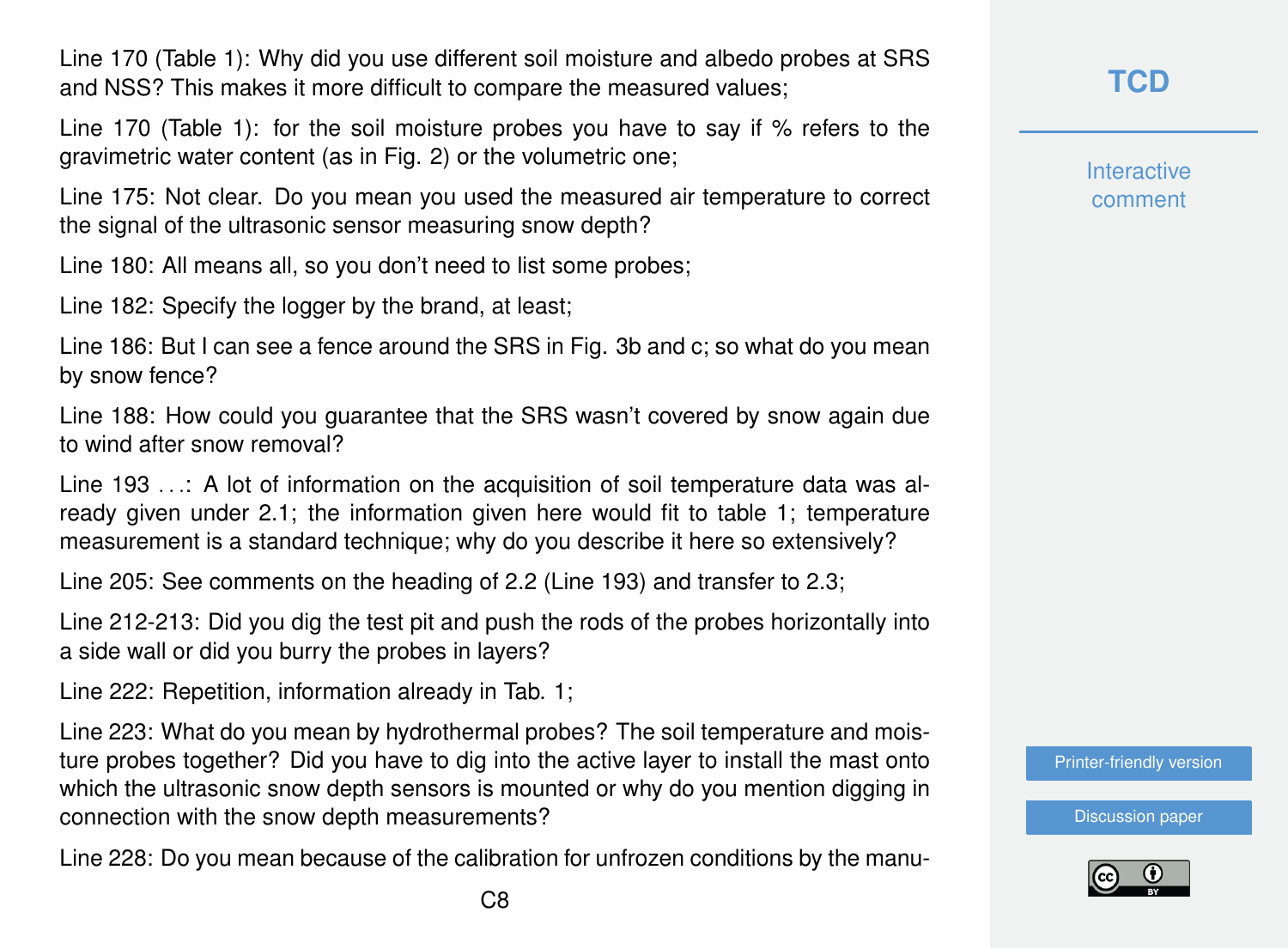facturer? How did you get the true value? By gravimetric water content measurements using soil probes? Or do you stress the fact that the probes measure the liquid water content but not the frozen water content? Not clear;

Line 237: Do you mean accumulated in total?

Line 245: I question if the snow depth can be determined with a resolution of 1 mm (surface hoar on the snow can be thicker than 1 mm);

Lines 251-252: '... snow cover remained 5 days at maximum in more than 90 % of the snowfall events, ...';

Line 253: In the same sentence you say that the snow cover would have been lasting not more than 5 days in general - this is a contradiction; instead of the words 'generally' and 'typically' try to quantify in the statements;

Line 270 (Tab. 2): Data of air temperature and radiation averaged over the seasons would be helpful here as you argue in the text with these parameters;

Line 272: As you define the depth negative in Fig. 7 the maximum depth would be 0; so either you can say something like 'the most negative depth' or you use a positive sign for depth values in Fig. 7;

Line 277: I question if the ALT can be determined with a resolution of 1 mm;

Lines 284-288: This sentence needs to be related to the ground temperature measurements of this study;

Line 286: Regarding 'at any depth'  $\rightarrow$  the mean annual ground (rather than soil) temperature MAGT refers to the depth of the zero annual amplitude (see Wu and Zhang, 2008, caption of Table 2);

Line 291: Do you mean the extremes of daily air temperatures within a year? This must become more clear because the extremes of the air temperature within a day must not be excluded to estimate the daily geothermal propagation depth;

**[TCD](http://www.the-cryosphere-discuss.net/)**

**Interactive** comment

[Printer-friendly version](http://www.the-cryosphere-discuss.net/tc-2016-134/tc-2016-134-RC1-print.pdf)

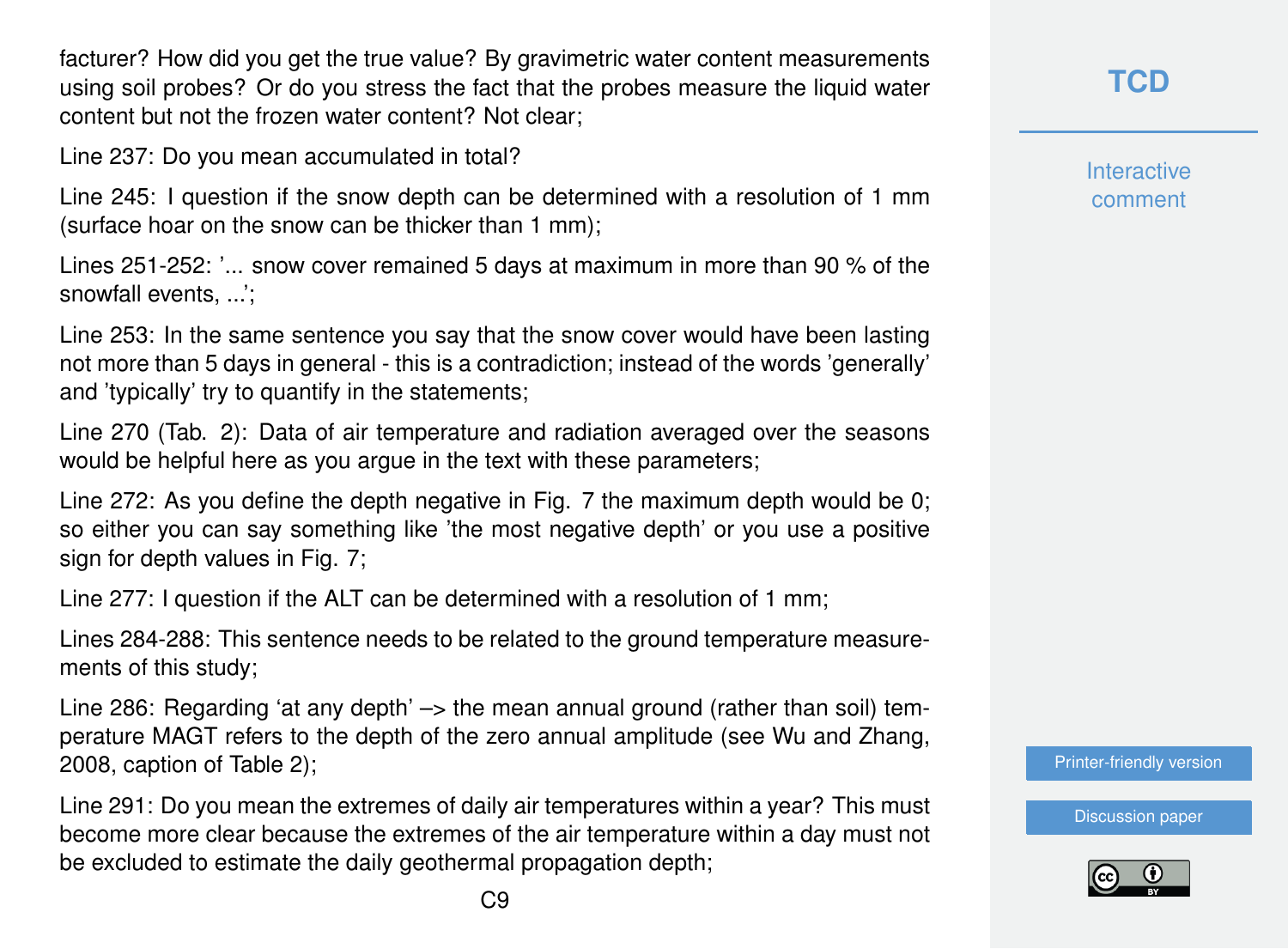293: Did you determine the daily geothermal propagation depth? If not, please cite the publication where you got this information from;

Line 294: It depends on the purpose; what do you want to say with these data?

Lines 293-296: I understand the sentence up to '... single time', but the words thereafter (several times, even partial time of each day) I can't logically relate to the rest of the sentence. Maybe 'or' is missing before 'even'?

Line 303 (Fig. 8): The colors in Fig. 8 should be harmonized with those in Fig. 10 regarding their meaning;

Line 303 (Fig. 8f): How do you interprete that the MAGT-curves are bent towards lower temperatures above 1.5 m? Compare to Fig. 3 in Smith & Riseborough (2002): Climate and the limits of permafrost;

Line 303 (Fig. 8f): I recommend not to choose blue and red lines in Fig. 8d as these colors are used in a different meaning in Fig. 8a - 8e;

Lines 304-307: In line 304 you say 'annual' for the entire Fig. 8, but later you say that the temperature profiles are averaged over seasons!

Lines 309-311: This should additionally be described in methods;

Line 323: 'In terms of yearly temperature,' is dispensable;

Lines 323-325: As first sentence of this paragraph I suggest: 'The mean annual soil temperature at 0.5 m depth was  $0.8\text{ °C}$  higher for the NSS than the SRS while the temperature difference between the two sites decreased with depth being approximately zero below 2 m depth.';

Lines 325-326: According to Figure 8e they are approximately the same compared to the layer above 1.6 m!

Line 327: What do you mean by 'generally' here? Average difference over the whole

**Interactive** comment

[Printer-friendly version](http://www.the-cryosphere-discuss.net/tc-2016-134/tc-2016-134-RC1-print.pdf)

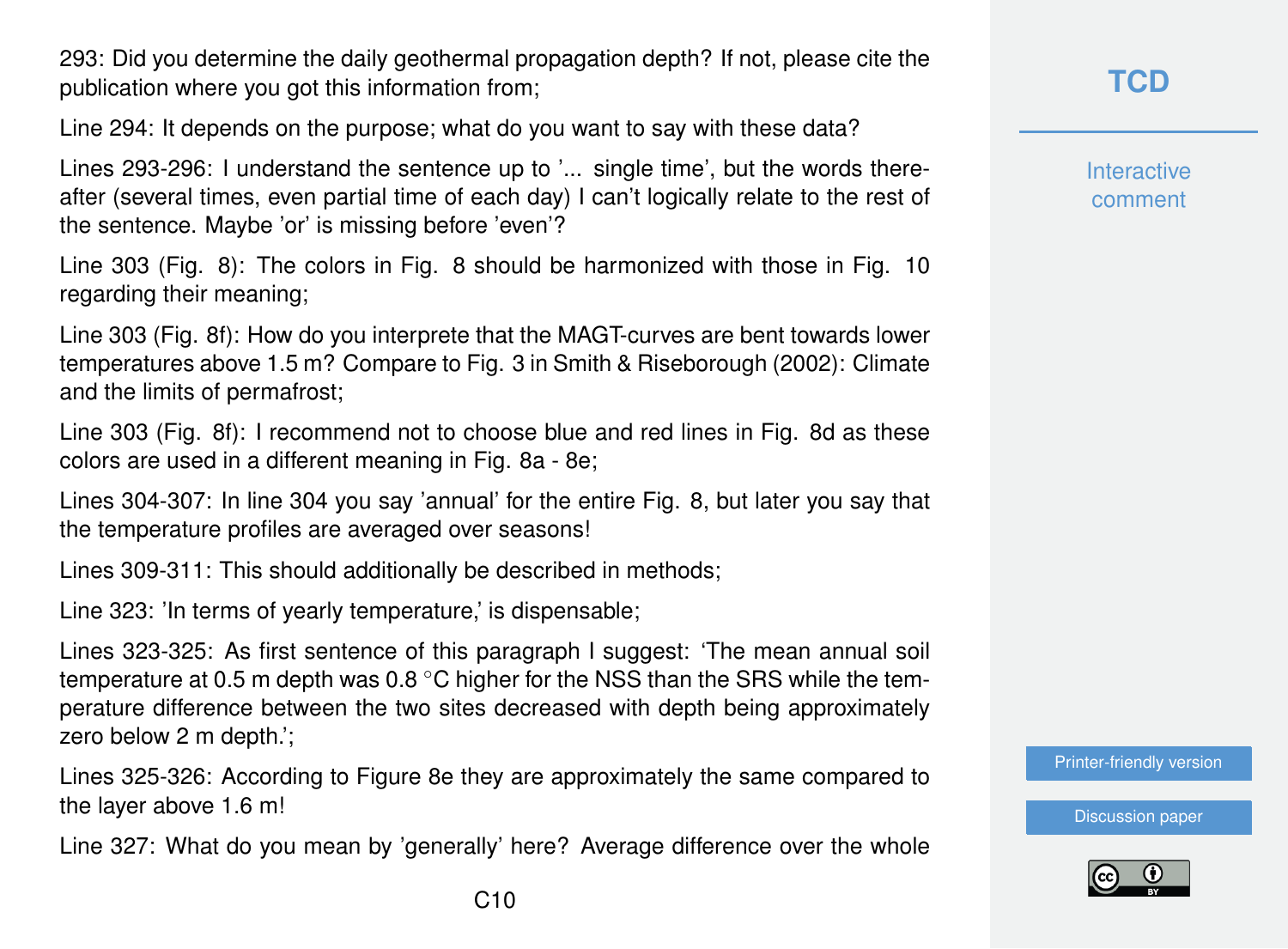depth profile or only below 1.6 m? Not clear;

Lines 328-329: This sentence in the present form belongs to methods but not to results; don't repeat methods in results;

Lines 323-333: Not clear! I suggest: 'The MAAT in Yashatu was -4.5 ◦C, -3.4 ◦C, and  $-3.9$  °C in 2012, 2013 and 2014, respectively, indicating ...';

Line 333: Where did you get the value for 2012 from? According to Fig. 4 you only measured the air temperature since December 2012; you have to cite the source if it is not your own measurement;

Lines 338-339: This sentence is only valid for NSS, tell the reader;

Lines 340-341: Regarding '..., there is ...' -> Where? Do you mean at the SRS? So you have to tell it the reader. However, I see something different in Fig. 9: besides the small L-shaped area at SRS with a water content above 40 % in 2013 the water contents at NSS are higher throughout the depth profile and throughout the monitoring period;

Line 342: 'based on CS616' does not belong to results but to methods and shouldn't be repeated;

Line 342: It can, but does it or does it not?

Lines 343-345: There appeared strong changes during redistribution, but if you direclty compare the water content profile at NSS in Oct. 2013 and Oct. 2014 I roughly agree although I can see an increase from 30 to 40% between about 1.1 m and 1.7 m depth –> has to be described more clearly;

Line 345: Is the class with the highest water content from 40 to 70%? Please indicate in the color bar in Fig. 9. However, a vol. water content of 70% in gravel (as stated in Fig. 2) is very unlikely to me even for saturation (maybe in clay it would be possible);

Line 349: Just to describe what you can see anyway in Fig. 10 doesn't give an addi-

**Interactive** comment

[Printer-friendly version](http://www.the-cryosphere-discuss.net/tc-2016-134/tc-2016-134-RC1-print.pdf)

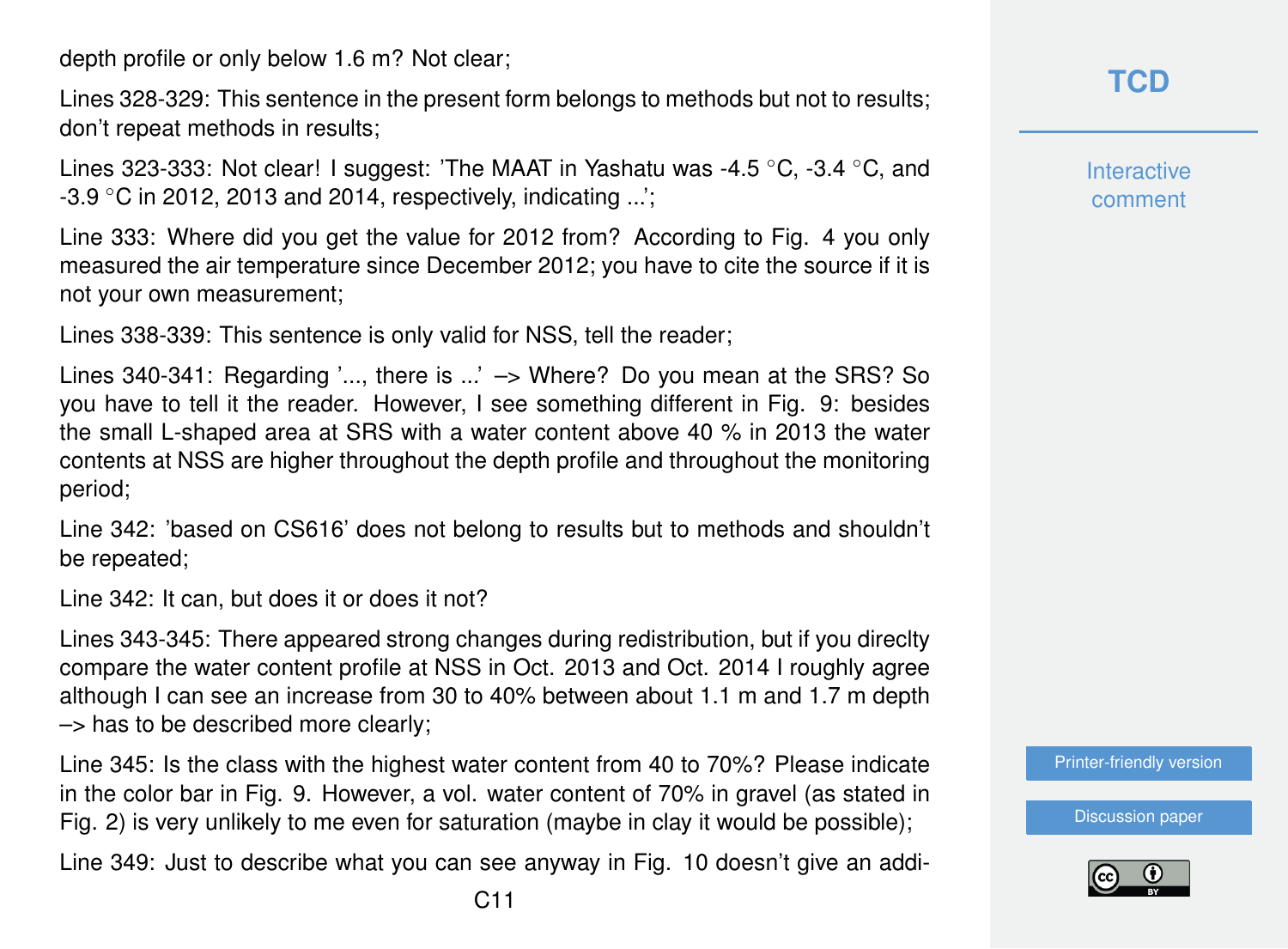tional benefit; add information in the text you can't directly see in a Fig. itself;

Lines 354-355: Sentence is too complicated to express the facts;

Line 356: Give a depth range as in Fig. 10;

Line 358: 'first' and 'then' means from 2012-2013 and from 2013-2014, respectively; express it more clearly;

Line 359 (Fig. 9): What is the upper limit of the highest class above 40 %? Please, indicate on the color bar;

Line 359 (Fig. 9): How do you explain the pronounced steps in the water content profiles, especially in 2013?

Line 360 (Fig. 9, caption): ... 'based on CS616' is an information regarding the methods and must not be repeated here;

Line 360 (Fig. 9, caption): In Table 1 you say that soil moisture at NSS was measured using a probe called SM300 but not CS616;

Lines 364-369: Too complicate; just say that you linearly interpolate between the point measurements using the soil moisture probes;

Lines 364-379: This information would be more adequate in the methods;

Line 379: A range is from a minimum to a maximum value; here you mean the difference;

Line 382: Not 'in 2013 and 2014' but 'from 2012 to 2013 and from 2013 to 2014';

Line 385: Mark figure parts either with a and b and refer to them in the caption or with NSS and SRS but not both;

Line 394: See comment on line 47 and 51;

Line 397: Cite these studies;

## **[TCD](http://www.the-cryosphere-discuss.net/)**

**Interactive** comment

[Printer-friendly version](http://www.the-cryosphere-discuss.net/tc-2016-134/tc-2016-134-RC1-print.pdf)

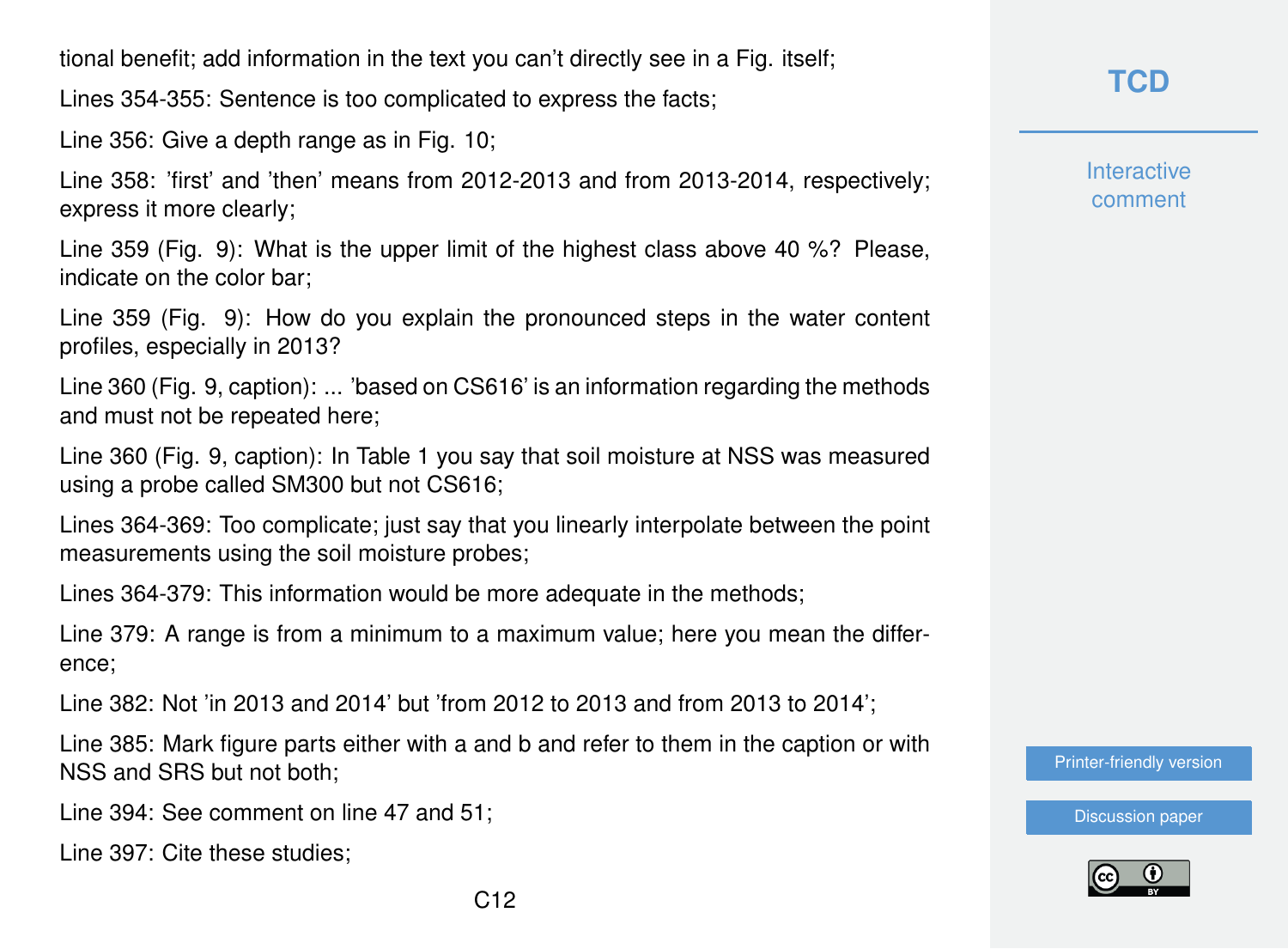Line 399: It did in case of ASR-1, but not for ASR-2;

Line 402: To see the effect of the snow cover at the SRS by comparing the 3 years 2012, 2013 and 2014 (i.e. BSR, ASR-1, ASR-2) is hardly possible as you have 3 samples (years) only, but 2 factors (air temperature and snow cover);

Lines 400-403: You cannot directly compare ASR-2 (i.e. SRS 2 years after snow removal) with NSS because the observation period of ASR-2 was 2013.12-2014.11 (line 311) while it was 2014.3.1-2015.2.28 (line 300) for NSS; however, you can compare SRS and NSS in the same period of monitoring as shown in Fig. 8e. Maybe you meant this, but it is not clear;

Line 407: Are these results yours? If not, cite the publication in the same sentence;

Line 409: This finding means that the ground cooling effect due to the change of the albedo by the first snow cover in autumn is less effective than the cooling due to the stronger heat dissipation without snow; finally, the thermal insulation (and during this season warming) effect of the snow cover overbalanced the cooling effect due to the higher albedo of snow in this study;

Lines 414-415: '... when the ground temperature is higher than the air temperature'?

Line 418: Table 3 shows results and should thus be presented in chapter 3, but not only in the discussion;

Line 418 (Table 3, caption): This is again another period of time than for the collection of the other data (soil temperature, air temperature, water content); so it is difficult to relate them to each other;

Line 424: Which areas?

Line 426: not correct: latent heat is released by freezing and by condensation, but not by a decrease in the water content; if the soil water content in autumn is less than the year before, also the latent heat released during freezing will be less; is it this point you

**Interactive** comment

[Printer-friendly version](http://www.the-cryosphere-discuss.net/tc-2016-134/tc-2016-134-RC1-print.pdf)

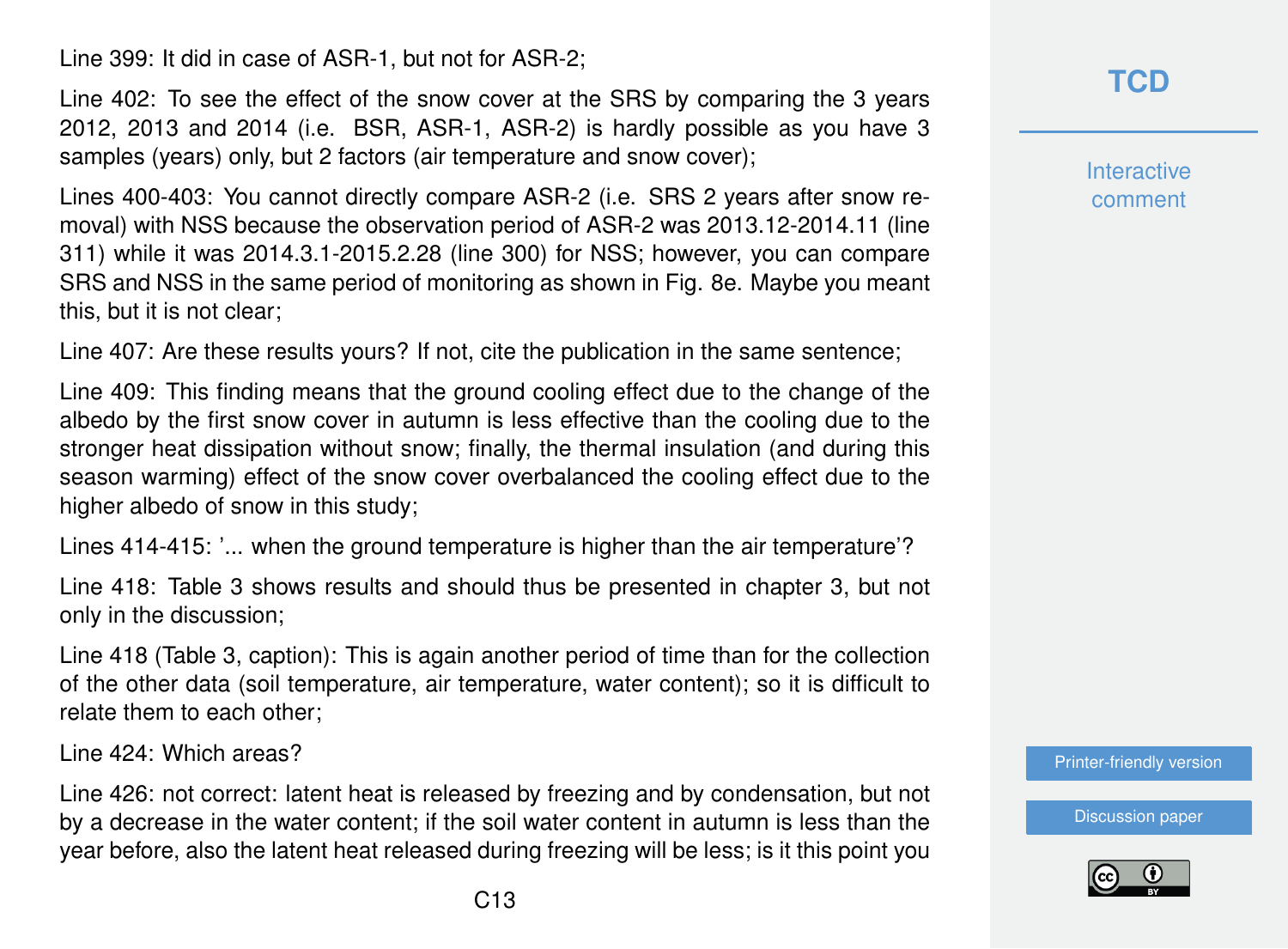wanted to make? Then make it clearer, please;

Line 427: See comment on line 50;

Line 429: But at 4000 m a.s.l. altitude the pressure is much lower –> adapt the following calculations to a realistic atmospheric pressure at 4000 m a.s.l.;

Line 431: How did you determine this heat capacity? Please show that it is realistic using the content of mineral material, ice and water;

Line 430-433: Has to be explained more clearly. Just by reducing the water content the temperature won't decrease! However, the heat to be extracted from 1 m3 of soil to freeze the water equivalent to a VWC  $= 1\%$  is 3350 kJ. If the same heat would be extracted from the same body of soil without freezing (i.e. if already al the water is frozen or al the water remains liquid) a temperature decrease of 1.5 ◦C would occur. For the heat of vaporization the argumentation is equivalent;

Line 435 . . .: I can't see that you used the thermal flux data to verify 'this phenomenon' explained above. I would just argue that at higher water contents more heat has to be extracted for freezing than in drier soils. The atmosphere can take up only a given amount of heat under given meteorological conditions. After freezing, in driers soils more heat that can be dissipated is left for ground cooling resulting in lower temperatures;

Line 438: To make these four stages more visible I suggest a diagram rather than a table;

Line 444: It should be like this, but Table 3 shows the opposite! You argued for all other months. I would say the higher/lower values in February/June at the NSS than at SRS is just natural variability;

Line 446: Even greater than in Table 3? And why should the heat exchange be different at NSS and SRS if there is no snow? Because of the higher water content at NSS than at SRS? Then you need to argue which processes lead to the assumed result; however,

**Interactive** comment

[Printer-friendly version](http://www.the-cryosphere-discuss.net/tc-2016-134/tc-2016-134-RC1-print.pdf)

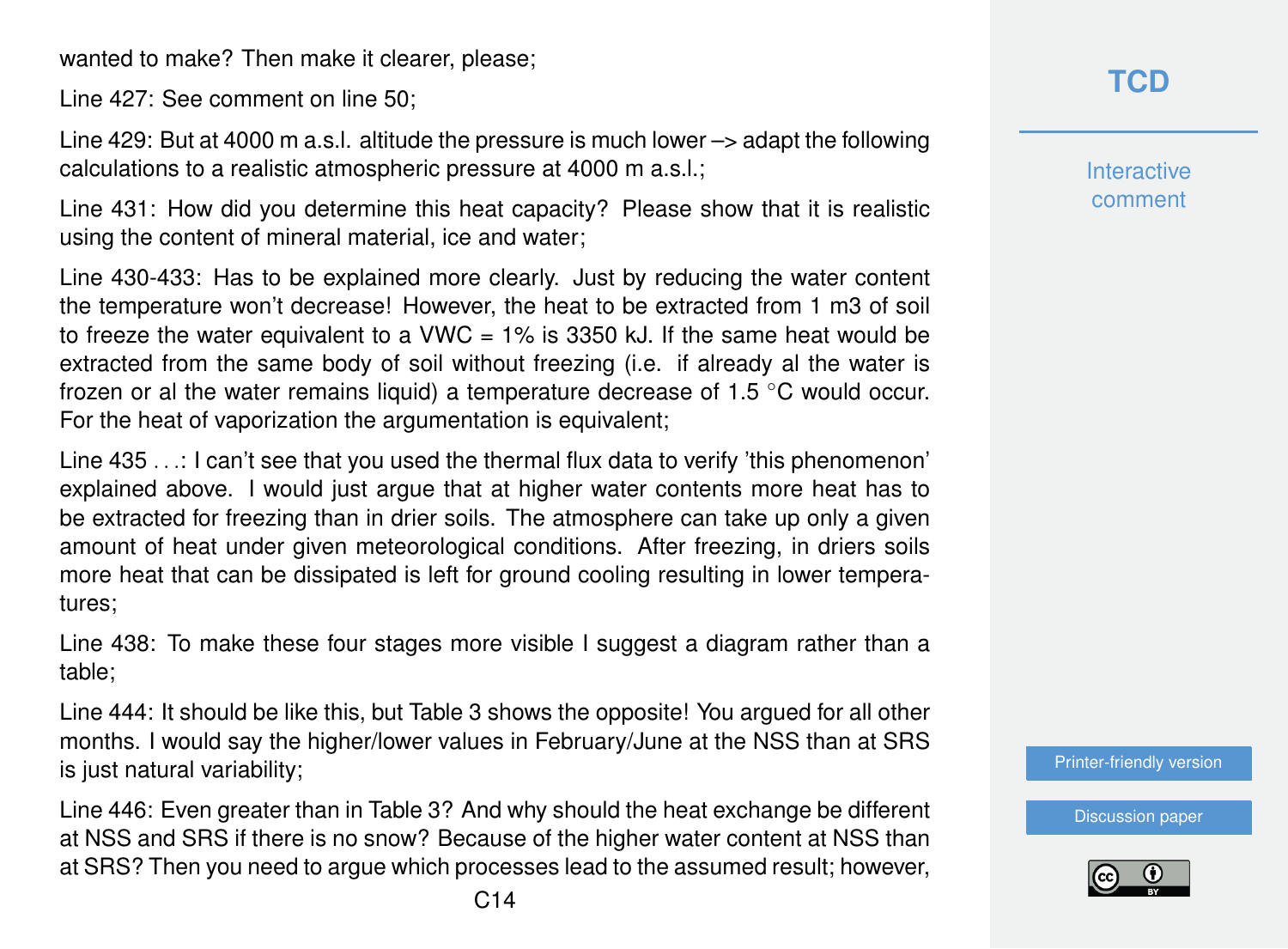it has to be consistent with your other findings;

Line 456: Instead of the grain size distribution it is rather the pore size distribution;

Line 457: Why and how? I would say the pore size distribution, the porosity and thus the bulk density are changed by digging, but not the grain size distribution;

Line 462: Is it possible that the digging lead to preferential flow paths in the ground? However, you dug at both sites in the same way, right?

Lines 471-473: Does the annual rainfall of Delingha originate from 1960? Or was it only published then and is a long term mean, i.e. even older? It could have changed a lot since then! So you can't compare it with todays values of Yashatu;

Lines 480-481: Is half a page really necessary to come to this explanation?

Lines 483: Repetition of line 469 –> delete;

Line 483: 'the melt water equivalent to the SWE' instead of 'this result';

Line 483: '... could have increased ... by only 4.4 % ...';

Line 493: Only in summer, when the evaporation is highest, the NSS was cooler than the SRS at 0.5 m depth (Fig. 8). However, then there was nearly no snow (Table 2). So I don't think that this effect contributed to the lower water content at SRS, otherwise the near surface temperatures (0.5 m depth) should have been higher at SRS than at NSS also in spring, winter and autumn which was not the case;

Line 497: But according to Tab. 2 there was nearly no snow in summer at your site;

Lines 498-499: But in Fig. 8 you have shown that the mean winter temperature is lower at the snow free SRS than at the snow covered NSS!

Line 504: Also this sounds logical but should have resulted in lower near surface temperatures at NSS than at SRS, also in winter, spring and autumn. Or do you think this was the case, but you couldn't show it as no data could be gained above 0.5 m depth?

# **[TCD](http://www.the-cryosphere-discuss.net/)**

**Interactive** comment

[Printer-friendly version](http://www.the-cryosphere-discuss.net/tc-2016-134/tc-2016-134-RC1-print.pdf)

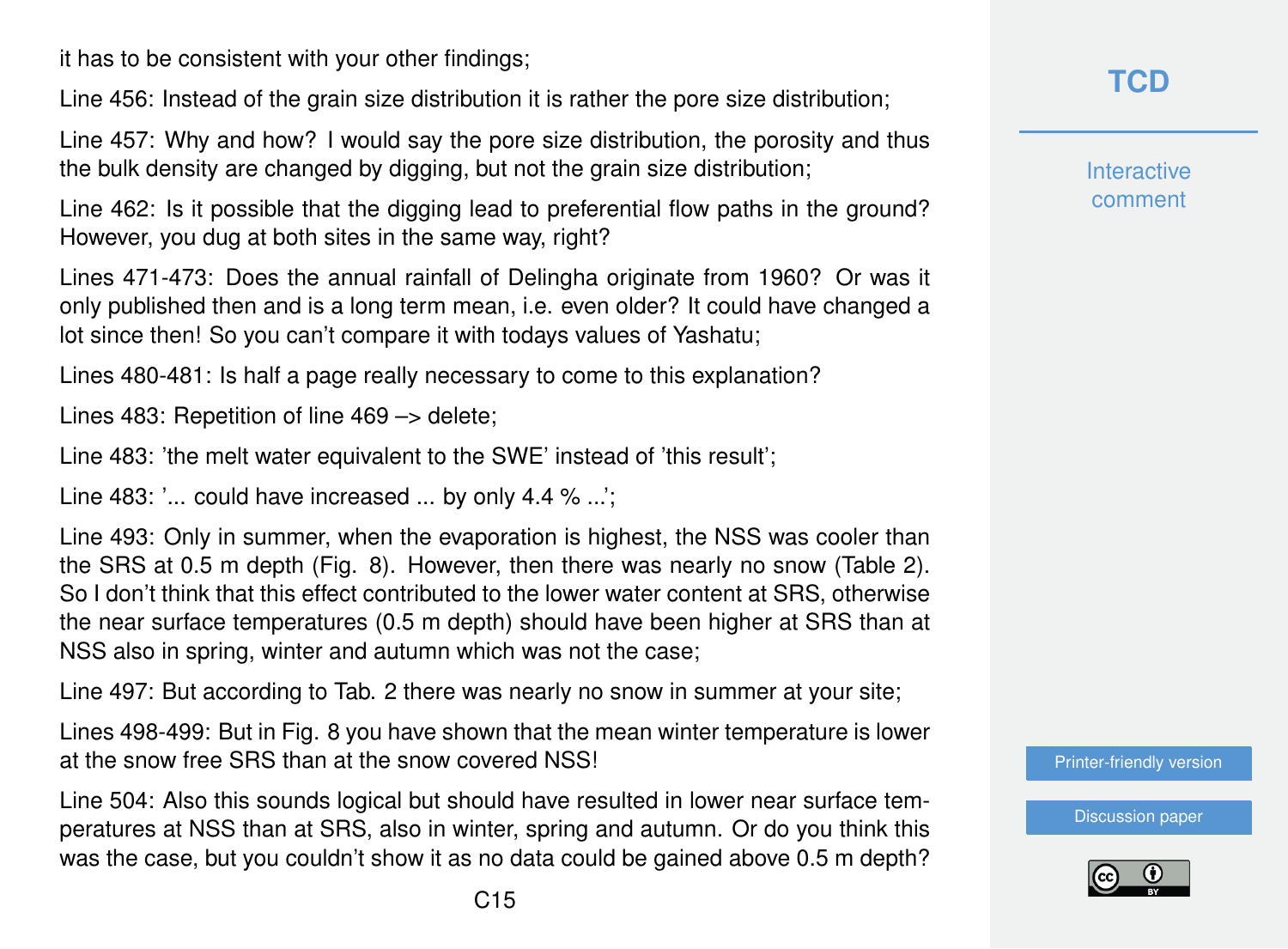Then you have to say it clearly;

Line 507: Which range do you mean - within a year? Then during the first year the VWC ranged between 0 and the highest class (40 - ?%), in the second year between 0 and the second highest class (30% - 40%). So what do the 50 % decrease mean?

Line 508: '...as the snow removal duration increases'  $\rightarrow$  does it mean 'as long as the snow removal will be continued'?

Line 515: The mean surface?

Lines 523-525: The topic of your paper are the effects of the seasonal snow cover on the hydrothermal conditions of the active layer; so here you should conclude that the snow removal at SRS lead to lower water contents which can be derived from the comparison with the NSS where the measurements took place at the same period of time facing the same (dry) meteorological conditions. So far (in point 3 of the conclusions) you argue only by the temporal sequence of 3 years;

Technical corrections:

Line 15: Replace '.' by ':';

Line 21: Instead of 'maybe results' use 'may result';

Line 36: Add space between 'Brown' and 'et', and 'Lemke' and 'et;'

Lines 47, 51: Avoid words like 'helpful' or 'help'; they indicate that you want something to be or not to be; however, as scientists there is no good or bad, you should just investigate nature without judging; otherwise you are subjective rather than objective;

Line 48: Why not simply 'snow surface'?

Line 52: A physical property can't be good or bad;

Line 53: The K has to be big as it means Kelvin but not thousand;

Line 56: K instead of k in the unit W/(m·K·d);

**Interactive** comment

[Printer-friendly version](http://www.the-cryosphere-discuss.net/tc-2016-134/tc-2016-134-RC1-print.pdf)

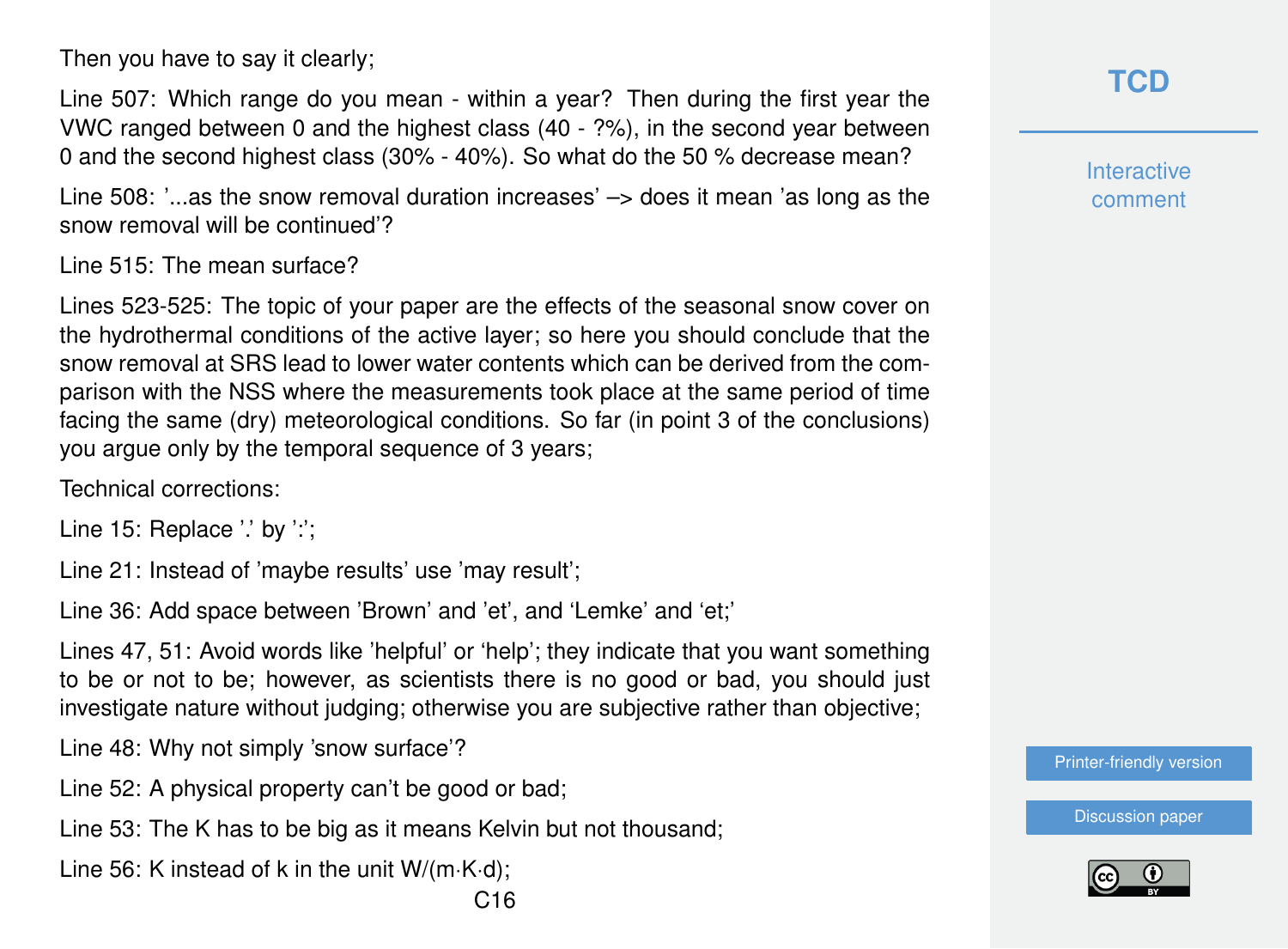Line 59: Add a space after the fullstop;

Line 60: '... with a thick ...'

Line 61: '... with a temperature difference of 20 ◦C ...';

Line 64: '... that a snow cover ...':

Line 65: not 'will have' but 'has';

Line 65: '... a remarkable ...';

Line 67: I am not a native speaker, but the English in this sentence doesn't seem to be correct to me; check with a native speaker, please;

Line 69: '..., the seasonal snow cover ...':

Line 71: Add space between 10 and ◦C;

Line 71: Add space after fullstop;

Line 74: Isn't it 'on the continent'? check with a native speaker, please;

Line 78: Add a point after 'al';

Line 82: Isn't it written CoupModel?

Line 83: I suggest 'strongly' rather than 'deeply'; check with native speaker;

Line 83: Add space after (2001);

Line 84: 'at' instead of 'over';

Line 84: '... the European Alps ...':

Line 84: '... that a 5-15 cm thick snow cover ...':

Line 88: Instead of 'melted snow' I suggest 'snow melt water'; besides the melt water originating from ground ice;

**[TCD](http://www.the-cryosphere-discuss.net/)**

**Interactive** comment

[Printer-friendly version](http://www.the-cryosphere-discuss.net/tc-2016-134/tc-2016-134-RC1-print.pdf)

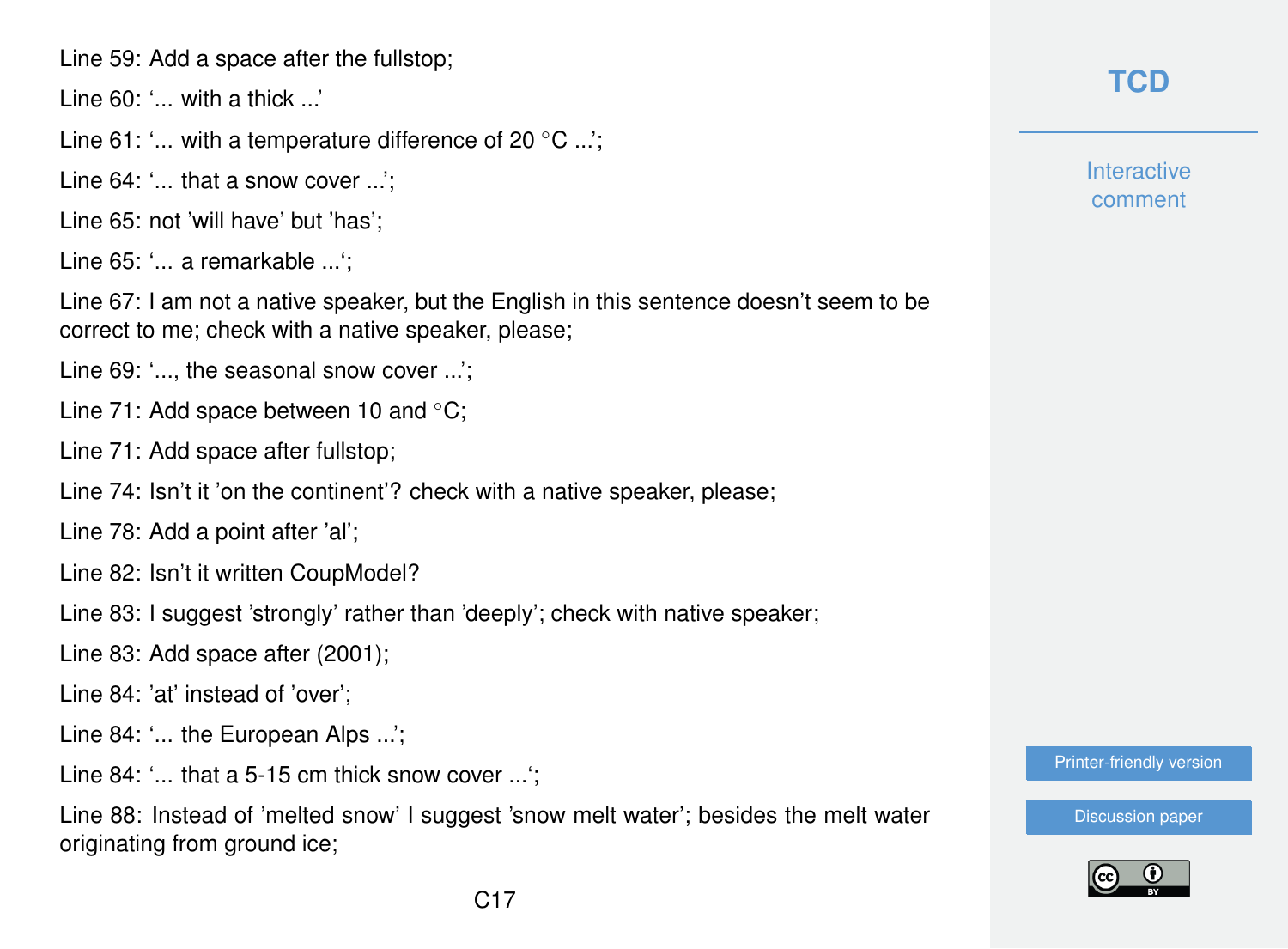Line 92: Put the acronym 'SNOW-17' after 'snow cover energy ... model';

Line 126 (Fig. 1d): Picture is slightly higher than that of Fig. 1c  $\rightarrow$  adjust

Line 135: '... found (Figure 1d)';

Line 136: '... 20% (Figure 1c). ':

Line 139: '... at the snow site ...':

Line 140: 'Mudstone occurs at a depth of 5.0 m for the NSS and 3.6 m for teh SRS (Figure 2)';

Line 144: '...-0.32 to -0.30  $°C..$ '; then use  $\tilde{a}$ AŽto' to indicate a range throughout the document;

Lines 148 and 150 (Fig. 2a and 2b): To make it clearer I recommend to omit the vertical lines between a property and its value, e.g. Altitude: 4040 m;

Lines 148 and 150 (Fig. 2a and 2b): Regarding column 'Notes' –> To save space in the figure itself you could give this information in the caption;

Line 151: Mark figure parts either with a and b and refer to them in the caption or with NSS and SRS but not both;

Line 153: September 2009?

Line 154: '... meteorological measurement equipment ...'

Line 154: November 2009?

Line 155: '... monitored using the sensors ...';

Line 157: '. . . in May 2010 . . .'

Line 162: '... in May 2010.';

Lines 162-163: 'A set of ... was installed ... of the two plots, NSS and SRS, respec-

**[TCD](http://www.the-cryosphere-discuss.net/)**

**Interactive** comment

[Printer-friendly version](http://www.the-cryosphere-discuss.net/tc-2016-134/tc-2016-134-RC1-print.pdf)

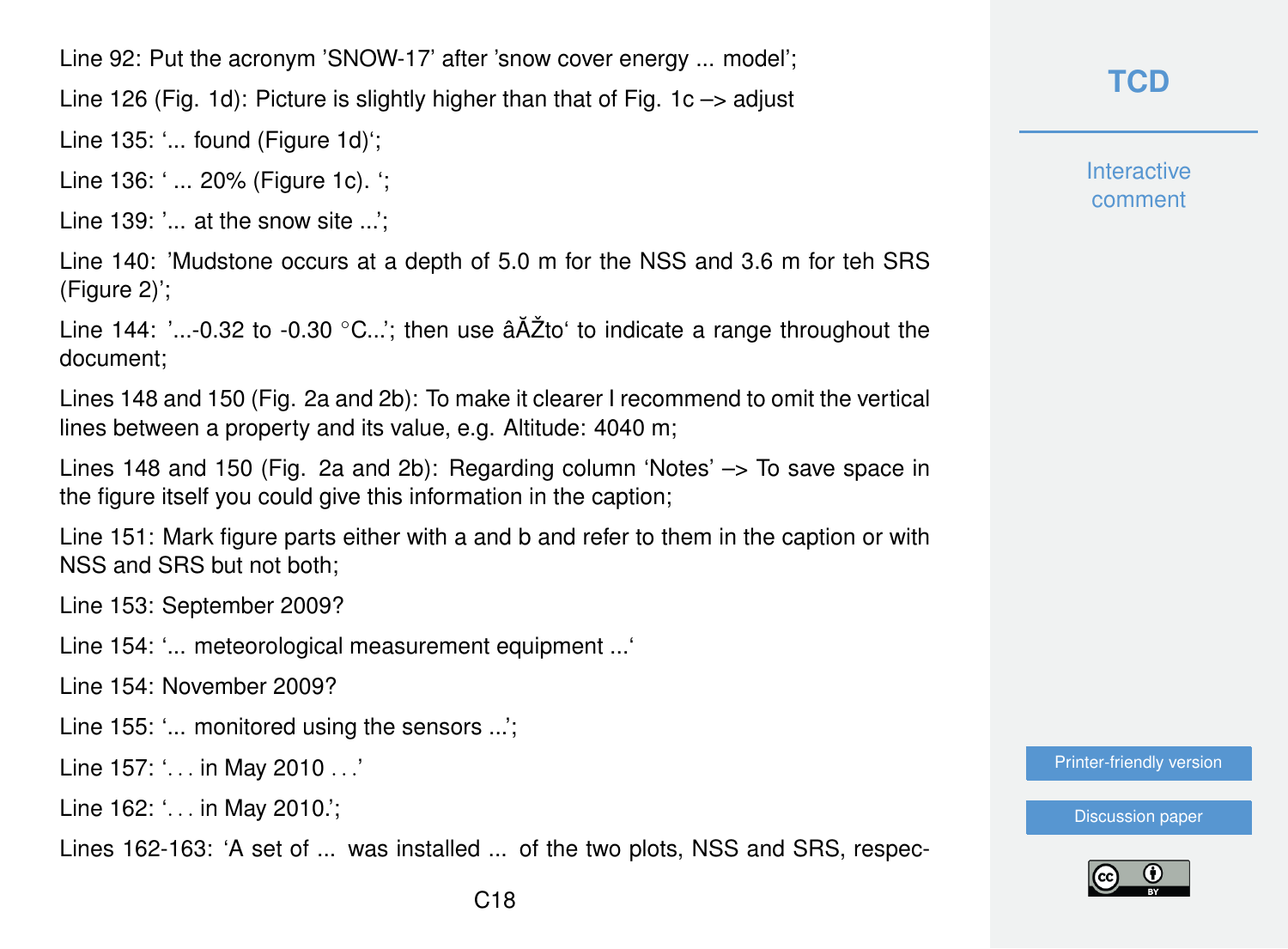tively.'

Lines 165-168: '... were added at the NSS and the SRS, while an ultrasonic snow depth sensor and a sensor measuring the soil thermal flux at shallow depths were installed only at the NSS.';

Line 170 (Table 1): Use small letter at the beginning; also for soil temperature;

Line 170 (Table 1): Under the name 'types' you are mixing parameters (e.g. AT&H) and measuring intsruments (e.g. barometer or rain gauge) –> harmonize, please; use singular, e.g. 'Type of probe';

Line 170 (Table 1): 'Measuring range' instead of 'Ranges';

Line 170 (Table 1): 'Number of probes' instead of 'Numbers';

Line 170 (Table 1): In order to save space you could use small superscript numbers directly after the probe type;

Line 177: Add space: 6 cm;

Line 178: '... are thus needed ...'; then you can omit: 'because ... rapidly';

Line 182: '... to the automatic data logger CR3000.';

Line 183: instead of 'that ... when' use 'after';

Line 184: '... station, data were often not recorded during night at the SRS.';

Line 185: '... area differing between seasons.';

Line 191: Distance between the three pictures are slightly not the same as well as their height  $\rightarrow$  adjust;

Line 193: 'soil temperature data acquisition' or 'soil temperature measurement';

Line 207: '... two parallel steel rods which are 300 mm long, 3.2 mm in diameter and separated by a distance of 32 mm.';

**[TCD](http://www.the-cryosphere-discuss.net/)**

**Interactive** comment

[Printer-friendly version](http://www.the-cryosphere-discuss.net/tc-2016-134/tc-2016-134-RC1-print.pdf)

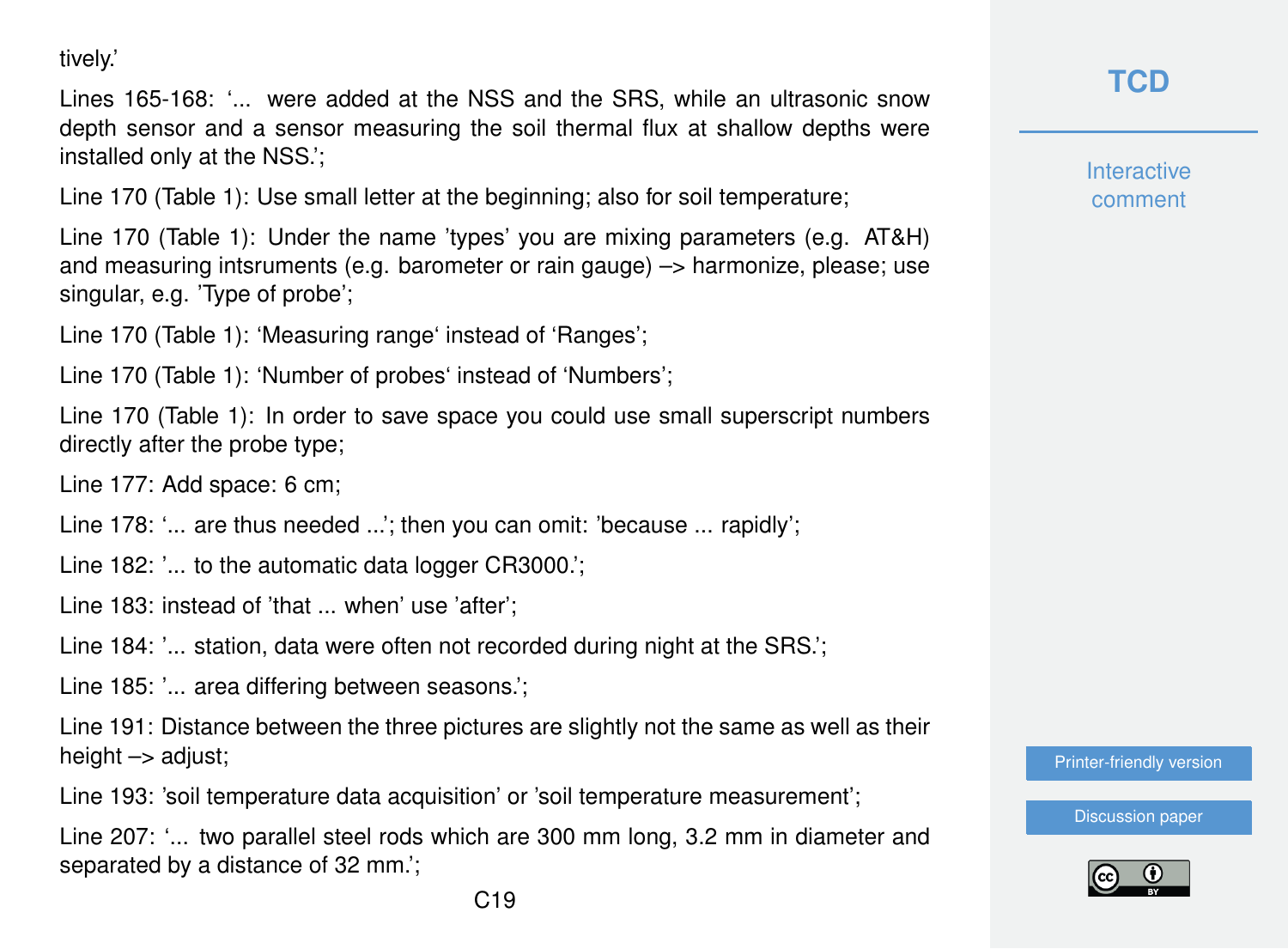Line 213: Not 'laid by drilling' but 'installed in a bore hole';

Line 214: 'installed' instead of 'laid';

Line 214: '... reaches its maximum thawing penetration.';

Line 216: 'or' instead of 'and';

Line 217: '... were thus due ...';

Line 219: '... extended from the ground surface to 3.6 m depth?';

Line 220: Not 'laid' but 'installed' (2 times in this line);

Line 224: Not 'by' but 'in'

Line 224: Instead of 'wouldn't' I would say 'shouldn't';

Line 226: '... water content in the thawed soil ...'?

Line 237: Why do you say 'surface snow cover' instead of simply 'snow cover'? As the snow cover is always deposited on the surface this word is dispensable;

Line 239 (Firg. 4): Curves are too thick (only in pdf?); add horizontal lines as visual orientation;

Lines 246, 248, 252: Use past tense because it occurred in 2014; check whole manuscript and use past tense for all events which were finished in the past;

Line 246: Check with editor if this date format is ok; However, the date format should be the same throughout the document which is not the case, e.g. line 245 (December 2013) differs from line 240 (2012.12);

Line 260: Add space after fullstop;

Line: 277: 'Figure 7' but not 'figure 7';

Line 280 (Fig. 7): Indicate at least one negative isotherm;

**Interactive** comment

[Printer-friendly version](http://www.the-cryosphere-discuss.net/tc-2016-134/tc-2016-134-RC1-print.pdf)

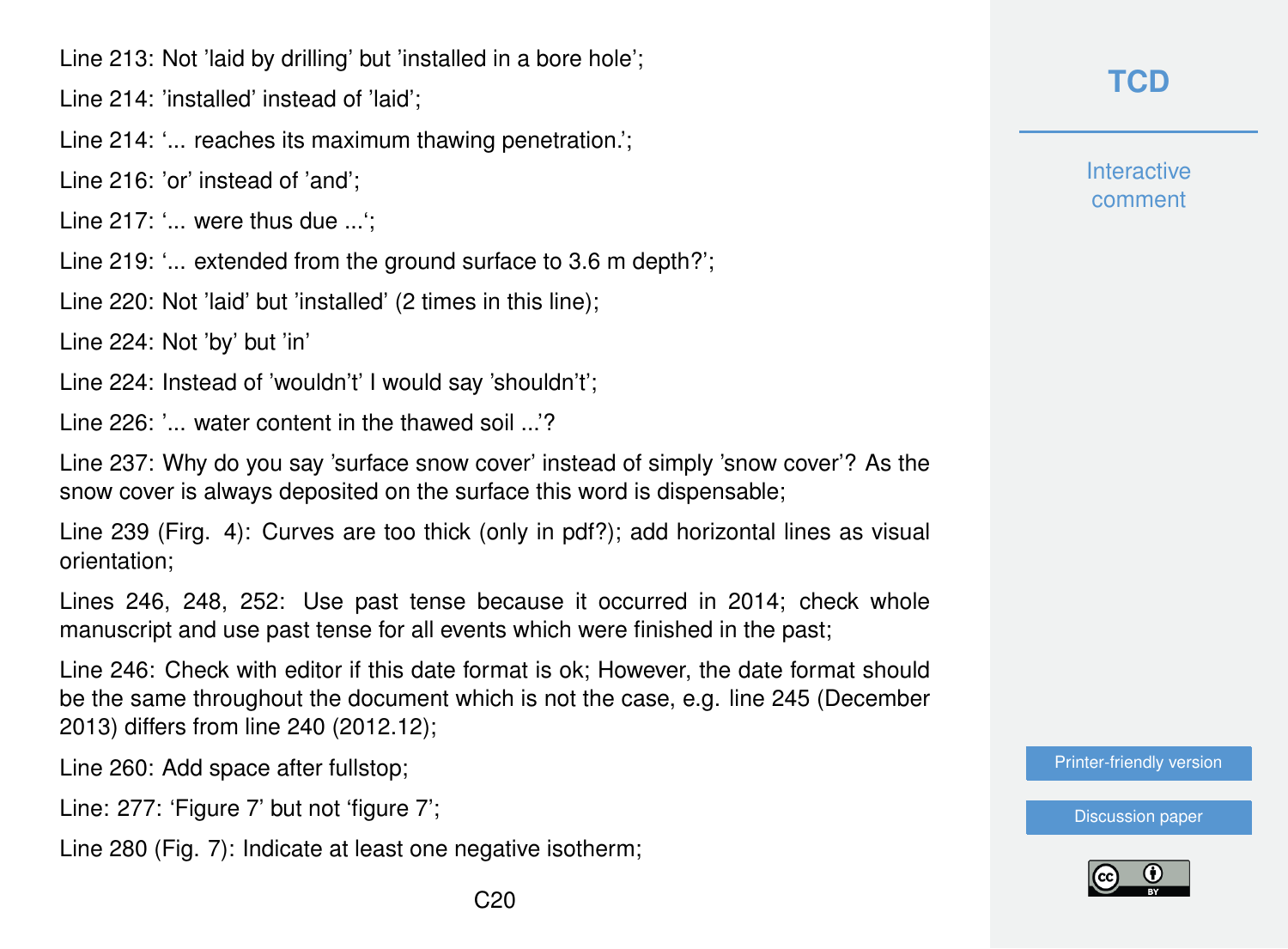Line 280 (Fig. 7): Mark figure parts either with a and b and refer to them in the caption or with NSS and SRS but not both;

Line 290: '... where the daily soil ...';

Line 298: 'could' instead of 'can';

Line 301: 'also' is dispensable;

Lines 329-330: '... removal, the mean annual ground temperature at 0.5 m and 2.0 m depth increased by 0.3 ◦C and 0.2 ◦C, respectively.';

Line 334: No comma after 'namely';

Line 349: Don't make a new paragraph after only 1 sentence (minimum after 2);

Lines 350-351: 'At a depth of 0-50 cm soil moisture sites varies no more than 4 % between the years 2012-2014 at each of the two sites.';

Line 351: 'soil moisture decreases with time, and' -> not needed, delete;

Line 354: 'Between 80 cm and 120 cm depth, soil ...';

Line 372: '... at 0-5 cm depth is assumed to be the same as ...';

Line 390: Add space after Alps;

Line 391: Don't use first names for the citations in the text (only initials of first names in bibliography);

Line 401: A comma or 'and' is missing after 'snow removal';

Line 405: '... heat dissipation from the active layer to the atmosphere in winter  $(...)$ .

Line 407: Omit 'the';

Line 411: In addition to Fig. 6, also refer to Table 2;

Line 418 (Table 3, caption): The table is obviously not at the right place but should be

**Interactive** comment

[Printer-friendly version](http://www.the-cryosphere-discuss.net/tc-2016-134/tc-2016-134-RC1-print.pdf)